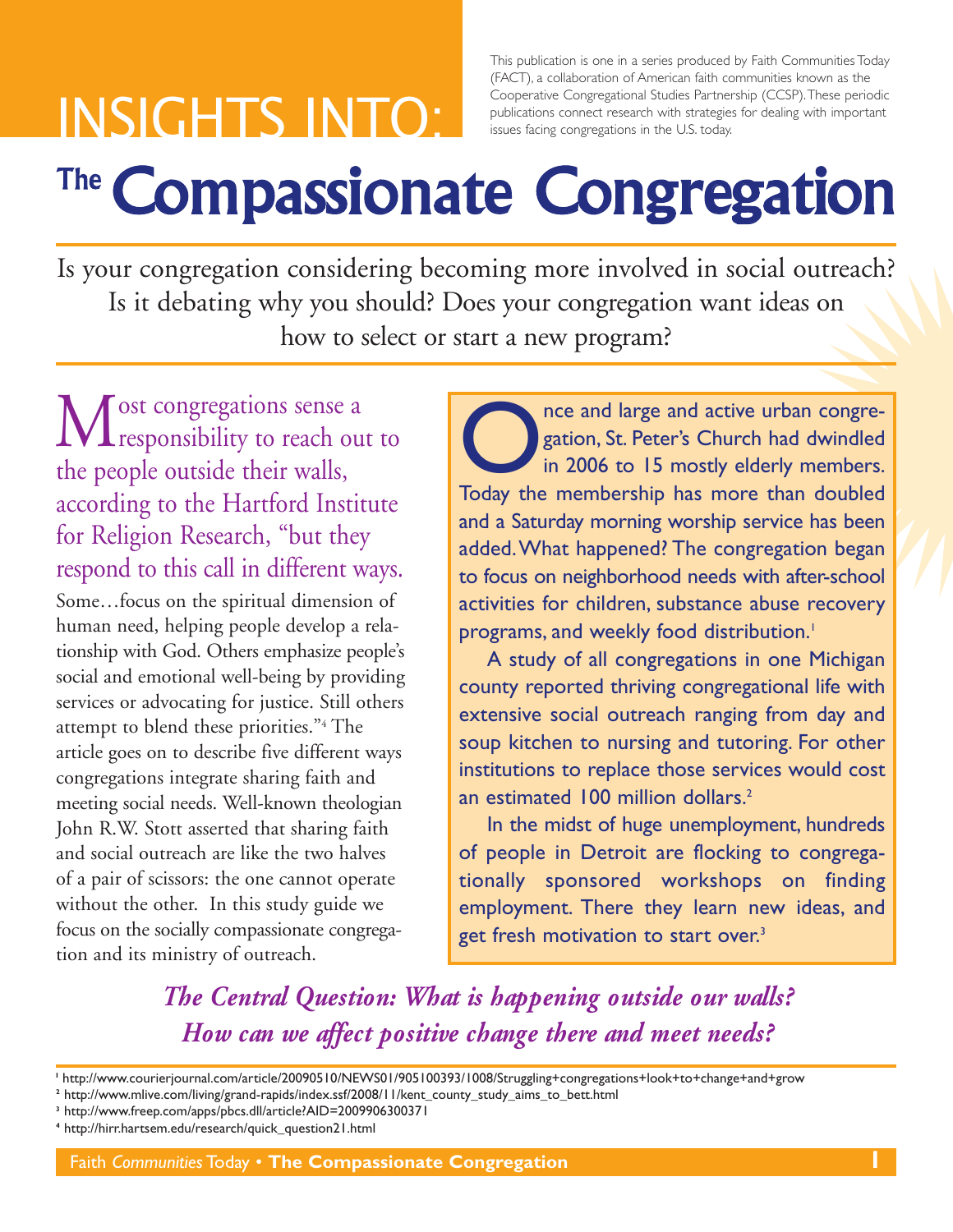#### **Congregations involve themselves outside their walls in at least five ways:**

- Social service/direct services
- Education of congregation and community concerning issues and needs
- Social witness involving public statements of views and desires through such actions as press releases, fasting, demonstrations, boycotts, and prayer vigils
- Political action by attempting to influence the decision-making process in ways ranging from letter writing campaigns to direct action to visiting elected officials
- Encouraging and supporting individual members to be compassionate in daily life and to serve as volunteers and board members for helping agencies

## What kinds of social outreach do congregations do?

Almost nine out of ten congregations report that they serve their neighbors in need. In this nearly universal practice of caring, congregations with widely different beliefs in all kinds of settings respond in times of personal need with cash (88%), food (85%), clothing (60%), shelter (38%), medical attention (45%) and crisis counseling (46%). At another level of response, about a third of these churches, synagogues, and mosques support nurturing ministries in education, health, and quality of life. These congregations are likely to be actively engaged in programs for day care (36%) and tutoring (32%), programs for seniors (45%), programs of employment assistance (21%) and programs for migrants or immigrants (14%).

Fewer, but still significant numbers of congregations engage in social services designed to achieve community or personal change. These programs include prison ministries (38%) and drug rehabilitation (33%); or are part of a larger effort such as advocacy for issues (29%) and voter education (26%). Often these programs involve cooperative efforts with other churches. A strong emphasis in all faith traditions on compassion is why congregations are especially responsive to people in need. It explains why so many people across the country view congregations as "first responders" in times of need.

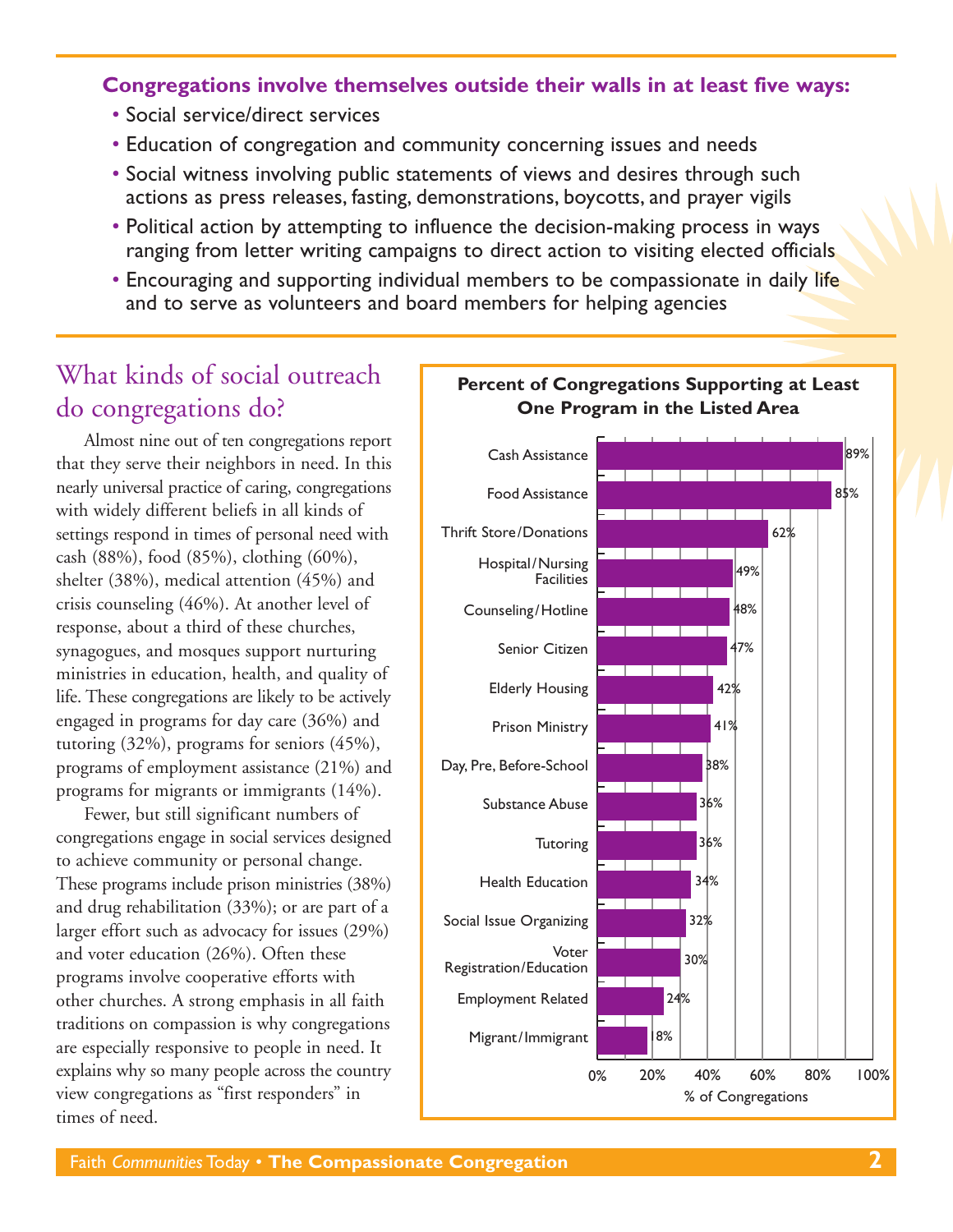## Vitality, Growth, Commitment and Social Outreach

Congregations working for social justice with a broad array of outreach ministries are more likely to express that their congregations are vital and alive. A strong, positive correlation exists between having a wide breadth of social ministries and having a high-vitality congregation. Almost 90% of those with a high level of justice programs are vital, compared to only 46% who have little involvement in justice issues. Almost 80% of those congregations with a great deal of involvement in outreach show high vitality, compared with 56% of those with low involvement and 46% of those with limited.

Congregations with a strong commitment to social justice and with direct participation in community-outreach ministries are also more likely to be growing than other congregations. Sixty percent of those who have a wide breadth of social ministries are growing while only 40% of those without a variety of outreach programs are growing. Likewise, 57% of those congregations highly involved with working for social justice are growing compared to 44% of those minimally involved.

While strong correlations in the data do not prove that being active in social outreach will bring about growth and vitality, there are reasons to believe that it does so. It is clear that such programs reach beyond congregational walls to expose more non-members to the congregation and it offers more opportunities for members to become involved and committed. Anecdotal evidence supports this:

*"We lost a lot of people initially. That was tough, but eventually the levels of commitment went up, and today we have a more highly committed congregation. Our attendance and giving are still*

*A strong, positive correlation exists between having a wide breadth of social ministries and having a high-vitality congregation.*



*rebounding, and we have a much higher level of commitment in almost every measurable way. Our average attendee gives 50% more than a year ago, we have more kids in Bible study, and more people in our teaching experiences. Interestingly, our demographic is shifting younger, because the younger people want a call to commitment, not another call to be a consumer. For them, being a consumer is not compelling. If we had not weaned ourselves off the consumer model, we'd never have gotten to the level of commitment we are today." <sup>5</sup>*

**<sup>5</sup>** "Community Church of Joy," Mike Breen, Glendale,Arizona (*Leadership Journal*, January 28, 2008)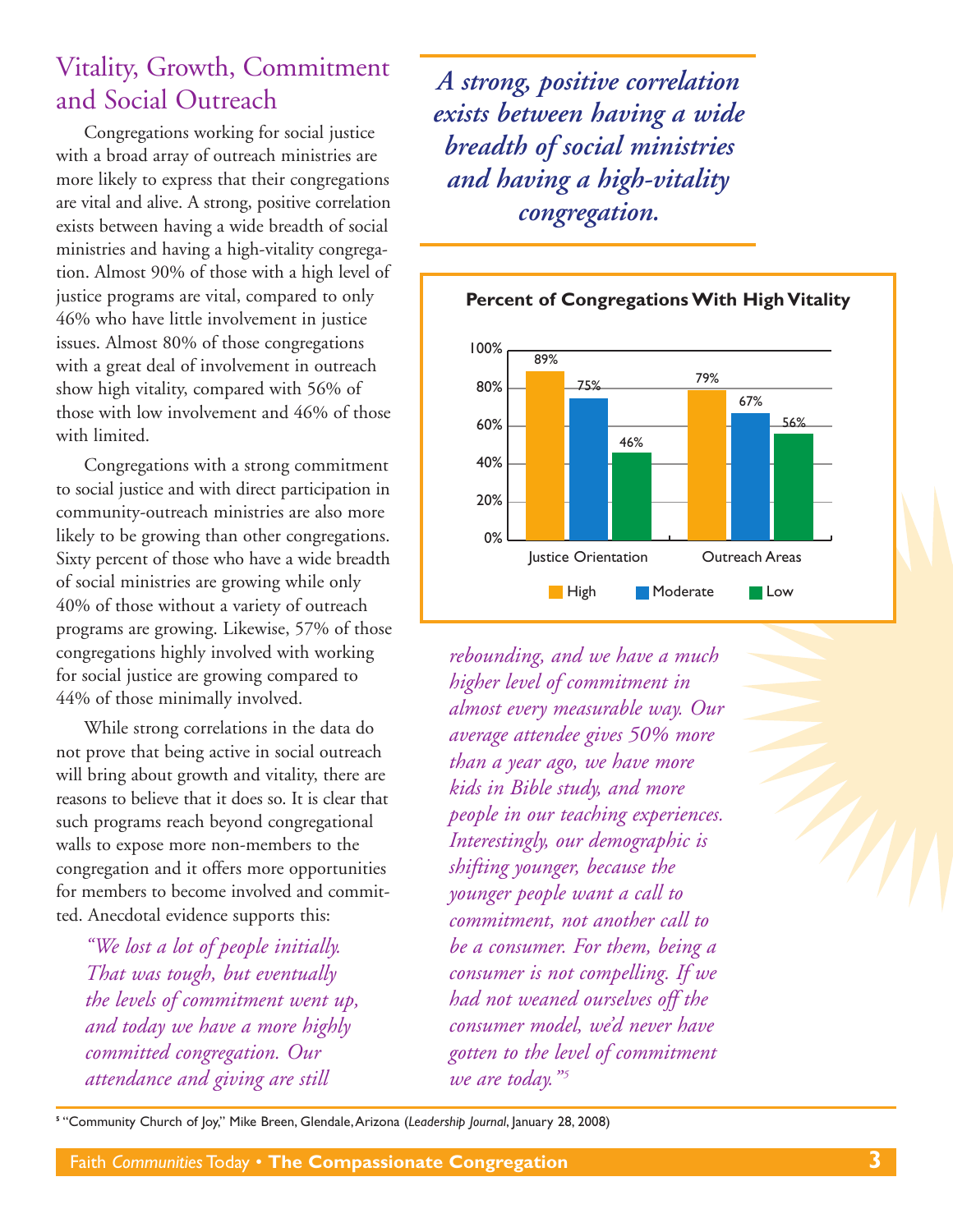## **How Can Your Congregation Get More Involved in Social Outreach?**

### Assess Interests, Resources and **Needs**

If your congregation is contemplating more involvement in social outreach, ask yourself these questions:

#### *1. Which level do you most wish to impact: local, national, or international?*

(Or if you want to pursue multiple levels, what are your priorities?) What are the local, national, and international ramifications of the issues you wish to pursue? What can your congregations do at one or more of these levels?

*2. What are the needs and issues in the area you wish to serve/impact (local, national, international)?* Get to know your wider community and its needs (see Exploring Community Needs sidebar). What are the root causes of these issues? Demographic studies and other sociological data gathered by the local, state, and federal agencies may be helpful, as might interviews with relevant people and agencies.

*3. Which of the types of congregational outreach listed above* (social service, education on issues, social witness, or political action) *is your congregation interested in pursuing?* Does the congregation want to pursue multiple types? What is your vision?

*4. What length and intensity of involvement do you want?* Some types of outreach are crisis-care with brief, low investment contact and some are longer-term, heavy commitments. Be sure not to get involved beyond your capacity to sustain the project.

*5. What are the resources available to you in terms of time, money and human resources?* How many people in your congregation might be interested in donating time and/or money to this effort? What is the extent of their commitment?

*6. What other services already exist to address these needs/issues and which organizations are currently addressing them? What gaps might there be in current services?* If there are gaps in the services being offered, these may be the best focus for your congregation. If no gaps exist, determine if current programs fully address the needs. You may decide to start your own program or to partner with an existing program, depending on the answer to these questions.

*7. Should your congregation partner with other congregations or organizations or go it alone?* While this might be determined primarily by the resources available, it may be impacted by the congregation's vision for the project.

## **Exploring Community Needs**

To get an overview of community needs, do some research. You can begin with demographic summaries from the latest census. For example, type a zip code in your search engine and you will find several resources including brainyzip.com and factfinder.gov. Or to dig deeper you can purchase analysis from missioninsite.com or perceptgroup.com.

Armchair analysis is not enough, however. Do a windshield survey of your community and write down what you see as possible opportunities for service. Make an appointment with your local family or community welfare services and interview the director or other knowledgeable person. Do the same with a grade school and a high school principal or superintendent and the chief of police. Keep adding to your list of service opportunities and see what concerns come up most frequently.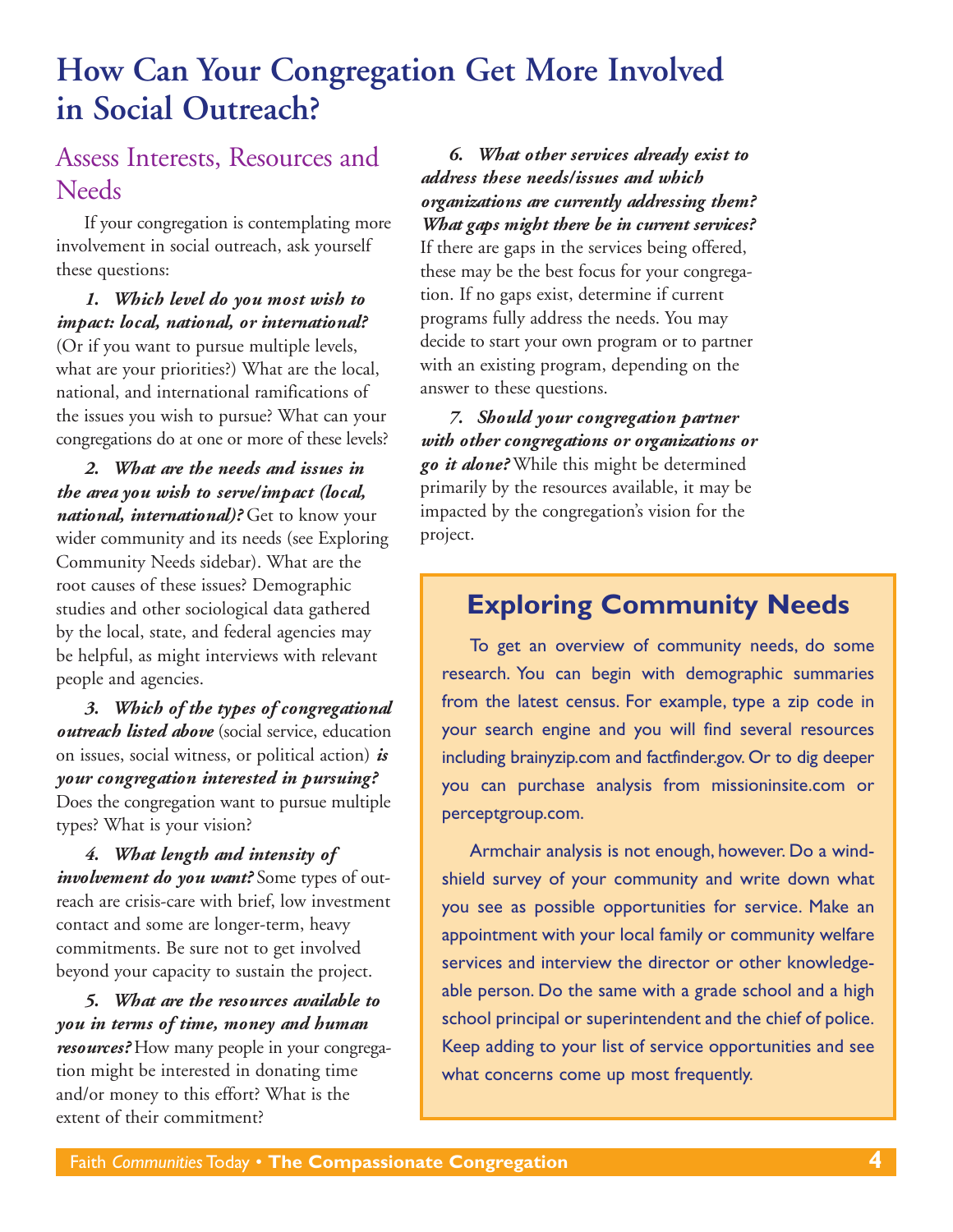## Determine the Best Fit for Your Congregation's Interests and Resources

Ask yourself the following questions to determine the best fit:

- Why should we be involved in the issue under consideration?
- What type of social involvement might we carry out in relation to this problem?
- Does this project fit with our expressed interests in terms of scope and approach?
- How much money and time will we need to put this plan into action?
- Do we have enough human, material and financial resources to do the job right?
- Will our resources make a difference in the outcome?
- Can our congregation develop the vision to inspire, motivate and sustain a number of members' involvement in the issue over the needed period of time?

Once there is agreement on the program(s) that best fit both the needs of the wider community as well as the interests and capacities of the congregation, develop a strategic plan and budget for presentation to decision makers. There are many resources available to assist with the development of strategic plans.

## Challenges Arising from Making the Switch to a Social Outreach Orientation

This is often a time of high stress for a congregation as it can be a big change if the focus switches from a culture of getting their needs met to one where they are more involved in meeting the needs of others. (This will vary depending on how large a focus the social outreach is to become.) Some may perceive that such social outreach work is supposed to be the responsibility of the minister or paid

leader. As such there can be a sense of anger or stress and loss. This can potentially lead to conflict. Steps you can take to help with this challenging time include the following:

- Be prepared for possible conflict and how to work through it (refer to *Insights into Congregational Conflict* for tips).
- If the minister is leading the congregation to change its focus he or she must, after doing the leading, release control to the congregation when it takes ownership
- Recognize any sense of loss and depression. This may be true in the minister as well as congregation and staff.
- Recognize that the role of the minister may switch from "doing" to "conducting/facilitating."
- Help the congregation understand and accept that this change may have a short term negative impact in terms of attendance and giving
- Have a long term vision and stick with it. Things will eventually change. When transitioning to a social outreach focus some congregations may experience temporary declines in giving and attendance but, congregations often report that this situation improves over time to levels above those experienced previously, as seen in the quote on page 3.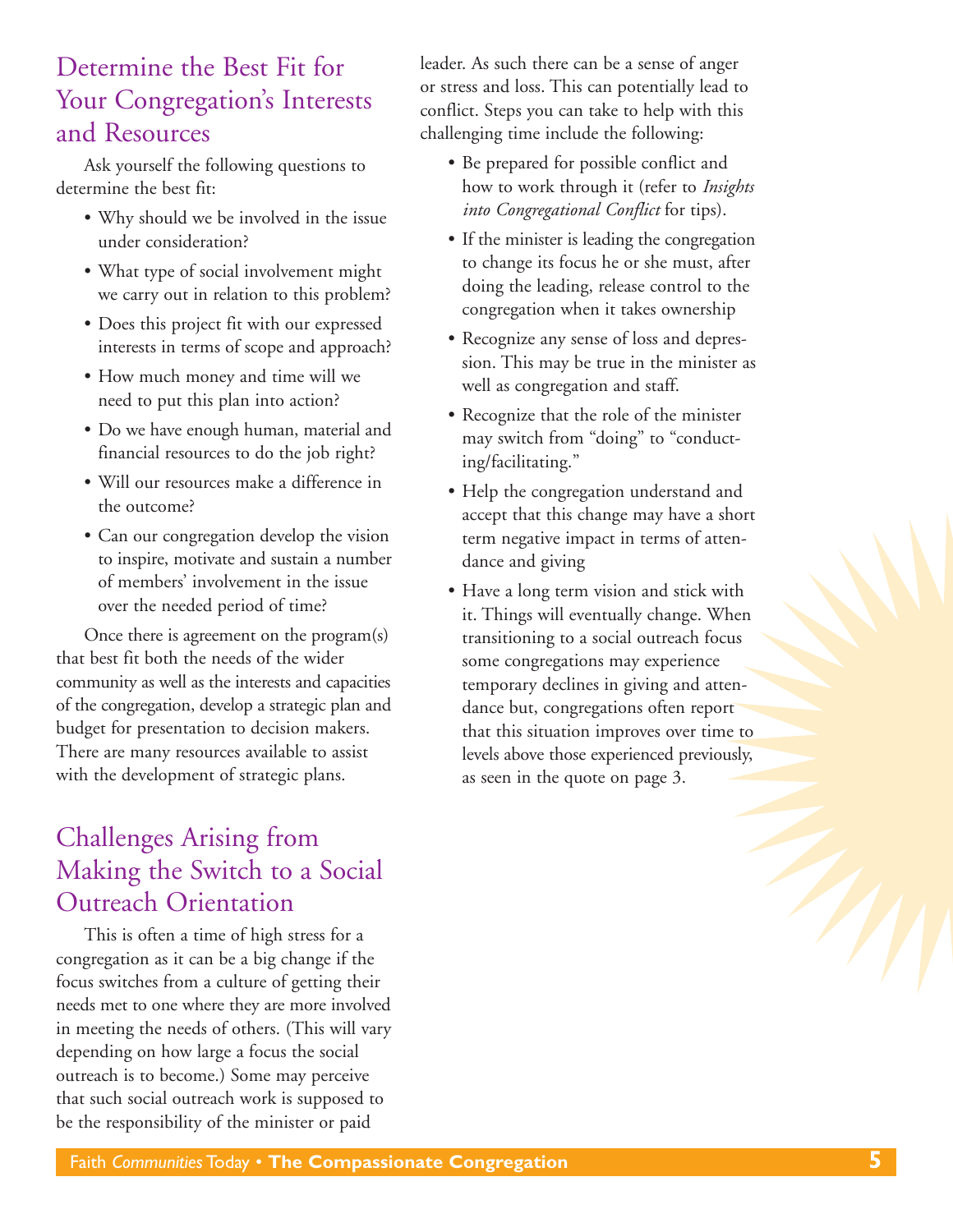# **References and Resources**

#### Books:

Ammerman, Nancy T., *Congregation and Community*

Baum, Gregory, *Compassion and Solidarity: The Church for Others*

Claman, Victor, *Acting on your Faith: Congregations Making a Difference*

Dudley, Carl S., *Community Ministry: New Challenges, Proven Steps to Faith-Based Initiatives*

Dudley, Carl S., *Effective Small Churches in the Twenty-First Century*

Dudley, Carl S., *Basic Steps Toward Community Ministry*

Durall, Michael, *Creating Congregations of Generous People*

Emmel, Aaron, *Taking Action in a Changing World*

Granade, Nelson, *Lending Your Leadership: How Pastors Are Redefining Their Role in Community Life*

Green, Clifford J, *Cities and Human Community: Urban Ministry in the United States*

Hessel, Dieter T, *Social Ministry*

Jacobsen, Dennis A, *Doing Justice: Congregations and Community Organizing*

Pontifical Council for Justice and Peace, *Compendium of the Social Doctrine of the Church*

Roozen, David A., William McKinney and Jackson Carroll, *Varieties of Religious Presence: Mission in Public Life*

Wallace, Jim, *The Great Awakening: Seven Ways to Change the World*

Webb, John David, *How to Change the Image of Your Church*

Winseman, Albert L, *Growing an Engaged Church*

### Web Resources:

*Faith Communities Today* http://www.fact.hartsem.edu

*Congregational Resource Guide* [http://www.congregationalresources.org/ar](http://www.congregationalresources.org/article0132.asp) ticle0132.asp

*Hartford Institute for Religion Research* [http://hirr.hartsem.edu/research/charitable](http://hirr.hartsem.edu/research/charitable_choice.html) \_choice.html

#### *Leadership Network*

[http://www.leadnet.org/LC\\_ExternallyFoc](http://www.leadnet.org/lc_externallyfocusedchurches.asp) usedChurches.asp

#### *Sojourners*

http://www.sojo.net/

#### *Christianity Today*

[http://www.christianitytoday.com/leaders/](http://www.christianitytoday.com/leaders/newsletter/2008/cln80128.html) newsletter/2008/cln80128.html

*Leadership Center at Morehouse College*

[http://www.morehouse.edu/centers/leader](http://www.morehouse.edu/centers/leadershipcenter/fcuf/reports/btbreport2003.pdf) shipcenter/fcuf/reports/BTBReport2003.pdf

Using your favorite search engine, type in "church social outreach" for many examples of how congregations reach out.

## **How to Use This Resource**

- Appoint a task force to thoroughly study the issue of the compassionate congregation and to come up with recommendations for action. Include both younger and older people as well as long-time and newer participants.
- Systematically move through this resource, including some of the materials in the footnotes and web links. Purchase two or three of the books listed and ask task force members for a brief report on what struck them as relevant and possible for your congregation.